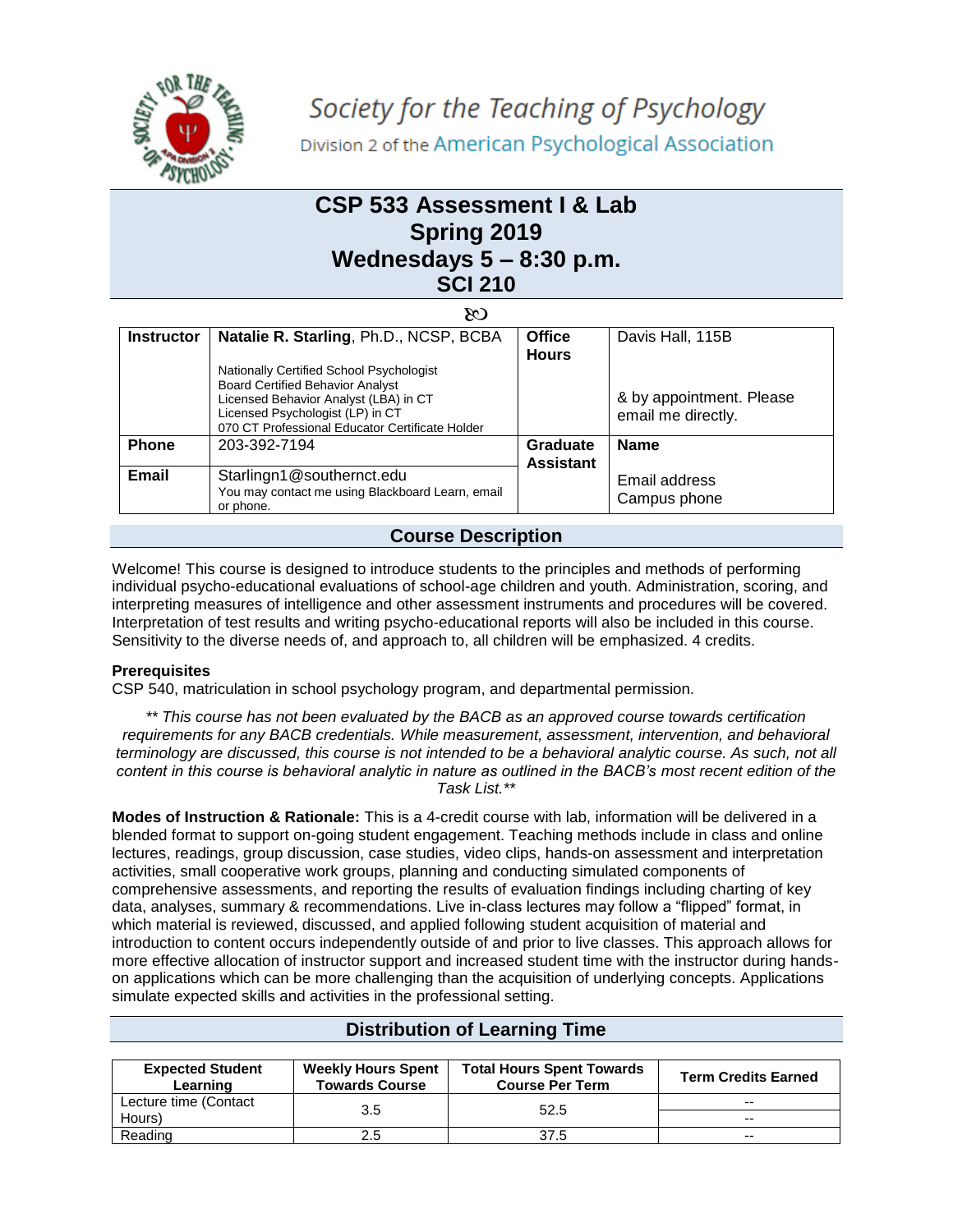| <b>Course Specific Objectives</b>                                                                                                                                                                                                                                  | <b>NASP Domains</b> | <b>Where Measured</b>      |      |                                                                                                                                                                                                                                                                              |                                  |                                                       |
|--------------------------------------------------------------------------------------------------------------------------------------------------------------------------------------------------------------------------------------------------------------------|---------------------|----------------------------|------|------------------------------------------------------------------------------------------------------------------------------------------------------------------------------------------------------------------------------------------------------------------------------|----------------------------------|-------------------------------------------------------|
| 1. Students will correctly administer and<br>score common tests of cognitive and<br>achievement ability                                                                                                                                                            |                     | 2.1                        |      | $\bullet$<br>$\bullet$                                                                                                                                                                                                                                                       | Assignments<br>Lab Participation | Protocol components of Psychological Assessment       |
| 2. Students will accurately conduct peer<br>reviews to collaborate in a supportive<br>learning model and to strengthen<br>knowledge of testing administration and<br>scoring                                                                                       |                     | 2.1, 2.2                   |      | Peer review component of Psychological Assessment<br>$\bullet$<br>Assignments<br>Lab Participation<br>$\bullet$<br><b>Class Discussions</b><br>$\bullet$                                                                                                                     |                                  |                                                       |
| 3. Students will demonstrate the ability<br>to write comprehensive psycho-<br>educational reports which analyze the<br>results of intelligence, visual-motor, and<br>achievement tests.                                                                            |                     | 2.1, 2.2, 2.3              |      | $\bullet$                                                                                                                                                                                                                                                                    | Assignments                      | Report writing components of Psychological Assessment |
| 4. Students will conduct behavioral<br>observations of subjects before, during,<br>and after testing.                                                                                                                                                              |                     | 2.1, 2.4                   |      | Protocol components of Psychological Assessment<br>$\bullet$<br>Assignments<br>Report writing components of Psychological Assessment<br>٠<br>Assignments<br>Lab Participation<br>$\bullet$<br><b>Class Discussions</b><br>$\bullet$<br><b>Oral Presentation</b><br>$\bullet$ |                                  |                                                       |
| 5. Students will collect relevant<br>background information about a subject<br>and incorporate this information into a<br>written psycho-educational report.                                                                                                       |                     | 2.1, 2.3, 2.5, 2.7,<br>2.8 |      | Report writing components of Psychological Assessment<br>$\bullet$<br>Assignments<br><b>Class Discussions</b><br>٠<br><b>Oral Presentation</b><br>$\bullet$                                                                                                                  |                                  |                                                       |
| 6. Students will integrate test results<br>and derive meaningful interpretations in<br>a written psycho-educational report.                                                                                                                                        |                     | 2.1                        |      | Report writing components of Psychological Assessment<br>$\bullet$<br>Assignments<br>Lab Participation<br>$\bullet$<br><b>Class Discussions</b><br>$\bullet$<br>Oral Presentation<br>٠                                                                                       |                                  |                                                       |
| 7. Students will use assessment data as<br>part of a data-driven process that leads<br>to empirically-based decisions about<br>interventions and will describe these<br>interventions in the recommendations<br>section of a written psycho-educational<br>report. |                     | 2.1, 2.3, 2.4, 2.9         |      | Report writing components of Psychological Assessment<br>$\bullet$<br>Assignments<br>Lab Participation<br><b>Class Discussions</b><br>$\bullet$<br><b>Oral Presentation</b><br>$\bullet$                                                                                     |                                  |                                                       |
| 8. Using a cultural humility approach,<br>students will communicate test results in<br>a clear and concise manner, orally and<br>with supporting materials, so that results<br>can be understood by parents, teachers,<br>and other professionals.                 |                     | 2.2, 2.7                   |      | Report writing components of Psychological Assessment<br>$\bullet$<br>Assignments<br><b>Class Discussions</b><br>٠<br><b>Oral Presentation</b><br>$\bullet$                                                                                                                  |                                  |                                                       |
| Administrations, Video &<br><b>Related Activities for</b>                                                                                                                                                                                                          |                     | 3.5                        | 52.5 |                                                                                                                                                                                                                                                                              |                                  |                                                       |
| Assignments<br><b>Report Writing &amp; Related</b><br>Activities for Assignments<br>Oral Presentation                                                                                                                                                              |                     | 3.5<br>0.33                |      |                                                                                                                                                                                                                                                                              | 52.5<br>5                        |                                                       |
| <b>TOTAL HOURS</b>                                                                                                                                                                                                                                                 |                     | 13.3                       |      |                                                                                                                                                                                                                                                                              | 200                              | 4                                                     |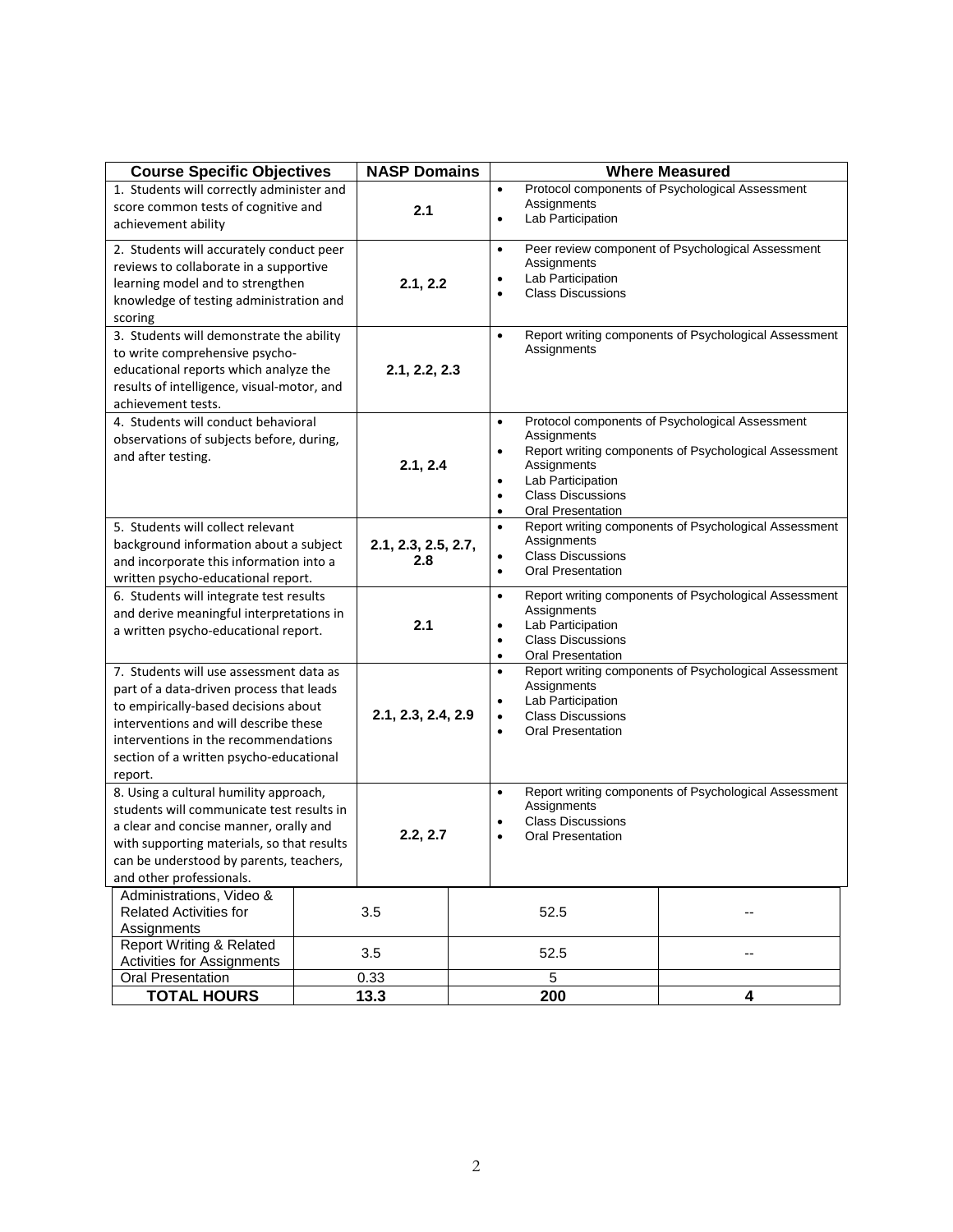### **Goals: Knowledge and Skill Outcomes ~ Accreditation Standards**

#### **Collection of Student Assignments for Accreditation and Certification Purposes:**

Assignments completed for this course may be used as evidence of candidate learning in national, regional, or state accreditation reports of SCSU programs or for certification purposes of the instructor. Names and other identifying elements of all assignments will be removed before being included in any report or product. Students who do not wish their work to be used for these purposes must inform the instructor in writing by the end of the semester. Your participation and cooperation will enable the continued growth and development of SCSU programs and faculty. Thank you.

#### **REQUIRED MATERIALS**

Please note, there is a link on Blackboard which will allow you purchase course textbooks directly from the SCSU Bookstore.

- Flanagan, D., & Alfonso, V. (2016). Essentials of WISC-V Assessment. New York, NY: Wiley. ISBN: 9781118980873
- Sattler, J. M. (2018). Assessment of Children: Cognitive Foundations with Resource Guide (6th ed.). San Diego, CA: Sattler Publishing. ISBN: 0986149934
- Weiss, L. G., Saklofske, D. H., Holdnack, J. A., & Prifitera, A. (2016). WISC-V assessment and interpretation: Scientist-practitioner perspectives. San Diego, CA, US: Elsevier Academic Press. ISBN: 9780124046979 (*highly recommended by former students*)
- **Test Equipment**: Please contact the Assessment Graduate Assistant via email and their automated scheduling calendar links to check-in and -out test equipment. Please protect these materials. YOU are solely responsible for tests that you check out. Test kits cannot be loaned to others, even to student colleagues. You are 100% responsible for returning it in the condition it was in when you checked it out, under all circumstances.
	- **Beery-Buktenica Tests of Visual-Motor Integration (Beery VMI) –VMI, VP, MC**
	- **Wechsler Intelligence Scale for Children, Fifth Edition (WISC-V) –Full Battery**
	- **Woodcock-Johnson Tests of Achievement, Fourth Edition (WJ-IV ACH) –Form A**
- **Technical Requirements**: Please ensure regular access to a personal computer with internet access and sufficient memory and speed to handle the class requirements including streaming audio and video files, as well as access to:
	- o **Blackboard Learn**. Every student is expected to access Blackboard before, during, and after class (and independently print out materials to bring to class if desired). All materials will be posted on Blackboard. Blackboard Learn access is necessary in order to complete course requirements. Please contact SCSU Tech Support Services as soon as possible if you have trouble with Blackboard Learn.
	- o Access to word processing software, **Microsoft Word/Apple Pages**
	- o Access to data processing software, **Microsoft Excel/Apple Numbers**
- Required **TK20-Watermark Subscription**: All Students will be required to subscribe to *TK20- Watermark*: a comprehensive assessment system required by the School of Education. You may subscribe to the program directly online at [https://southernct.tk20.com](https://southernct.tk20.com/) by clicking on the link in the bottom left hand corner, "Click here to purchase or register your account." You may also subscribe via the bookstore at a slightly higher fee where they may use their financial aid to purchase Tk20- Watermark as they would other course materials. With the Tk20-Watermark subscription, students will be able to create and store electronic artifacts for coursework and fieldwork, which is utilized for their electronic portfolios and developmental assessment. They will be able to access their account even after graduation, allowing them to use this body of work to provide to prospective employers if they wish.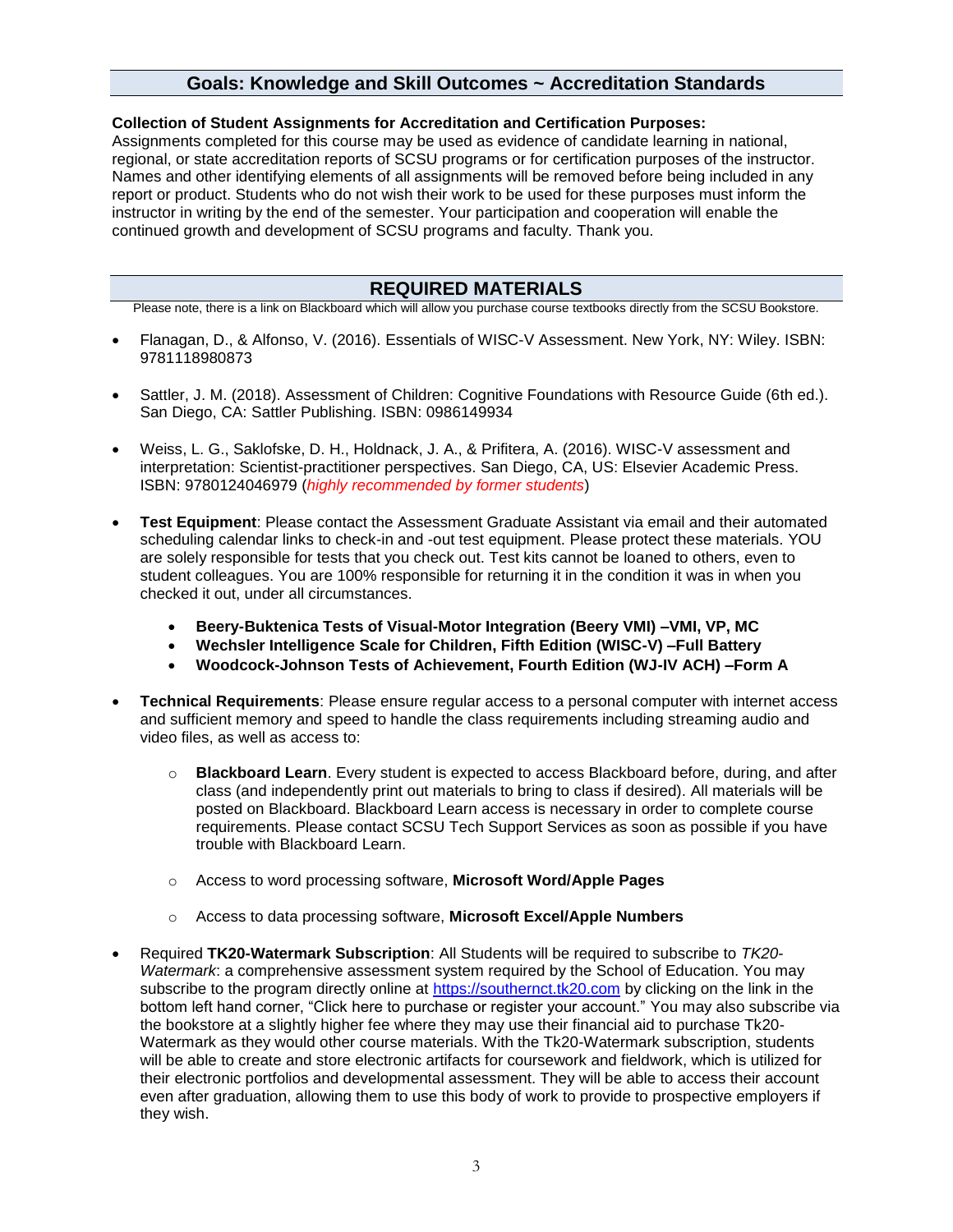## **SUPPLEMENTAL TEXTS & READINGS**

Recommended, but not required purchases.

- American Psychiatric Association (2013). Diagnostic and statistical manual of mental disorders, Fifth edition (DSM-V). Washington DC: Author. ISBN: 978-0890425558
- Flanagan, D. P., & Alfonso, V. C. (2016). WJ IV clinical use and interpretation: Scientist-practitioner perspectives. San Diego, CA, US: Elsevier Academic Press. ISBN: 0128020768
- Flanagan, D. P., & Harrison, P. L. (Eds.). (2012). Contemporary Intellectual Assessment: Theories, Tests, and Issues (3rd ed.). New York, NY: Guilford. ISBN: 978-1609189952
- Hintze, J. M., Volpe, R. J., & Shapiro, E. S. (2008). Best practices in the systematic direct observation of student behavior. In A. Thomas & J. Grimes (Eds.), Best Practices in School Psychology V (pp. 319-336). Bethesda, MD: National Association of School Psychologists.
- Hood, C., & Dorman, C. (2008). Best practices in the display of data. In A. Thomas & J. Grimes (Eds.), Best Practices in School Psychology V (pp. 2117-2132). Bethesda, MD: National Association of School Psychologists.
- Lichtenberger, E., Mather, N., Kaufman, N., & Kaufman, A. (2004). Essentials of Assessment Report Writing. New York, NY: Wiley. ISBN-10: 0471394874
- Mather, N., & Jaffe, L. E. (2016). Woodcock-Johnson IV: Reports, recommendations, and strategies. Hoboken, NJ, US: John Wiley & Sons Inc. ISBN: 9781118860748
- Mather, N. & Wendling, B. (2015). Essentials of WJ IV Tests of Achievement. New York, NY: Wiley. ISBN: 9781118799154
- Minke, K. M., & Anderson, K. J. (2008). Best practices in facilitating family-school meetings. In A. Thomas & J. Grimes (Eds.), Best Practices in School Psychology V (pp. 969-981). Bethesda, MD: National Association of School Psychologists.
- Wechsler, D. (2014). WISC-V administration and scoring manual. San Antonio: The Psychological Corporation.

#### **University Policies & Resources**

- **Writing Center.** One to one assistance and consultation in writing is available from the Campus Writing Center (EN A-014). Schedule an appointment by calling 203.392.8967 or by visiting the center. Additional information is available at [www.southernct.edu/writingcenter](http://www.southernct.edu/writingcenter)
- **Accommodations.** Southern Connecticut State University provides reasonable accommodations for students with documented disabilities on an individualized and flexible basis. If you are a student with a documented disability, the university's Disability Resource Center (DRC) determines appropriate accommodations through consultation with the student. Before you may receive accommodations in this class, you will need to make an appointment with the Disability Resource Center, located in EN C-105A. To speak with me about other concerns, please see me after class or during my office hours.
- **Student Support.** Southern Connecticut State University values diversity in all of its forms. We welcome and support students of all races, genders, linguistic backgrounds, abilities, sexual orientations, religions, nationalities and immigration status. In particular, we stand in support of the some 5,000 undocumented students currently studying at colleges and universities in Connecticut, many of whom arrived as minors and who call Connecticut their home. We consider them a valuable part of our community and are committed to ensuring they continue to pursue their personal and professional goals in a supportive and welcoming environment. SCSU has an Undocumented Student Support Team which has compiled a variety of resources for members of our community. If you need these resources, please visit<https://www.southernct.edu/undocumented-students/> . Members of the team, listed on the website, are available to offer their support as well.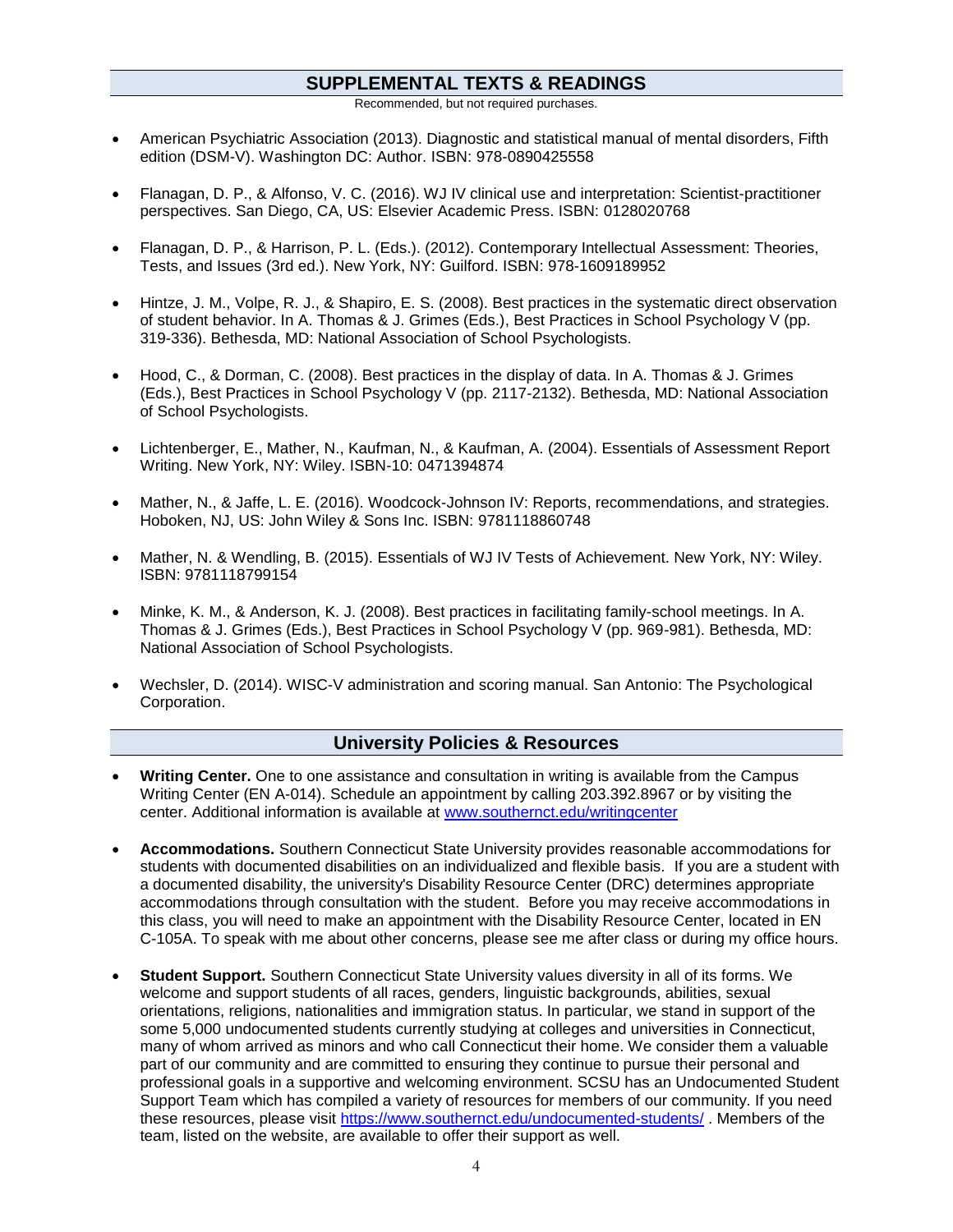- **Sexual Misconduct Policy.** Southern Connecticut State University is highly committed to providing you with an educational experience that is academically and socially enriching. In line with this mission, we enforce Title IX of the Education Amendment of 1972 which prohibits acts of sexual misconduct (sexual harassment, sexual assault, dating violence, domestic violence and stalking) at educational institutions. To report sexual misconduct students should contact University Police at (203) 392-5375 or 911, and/or Office of Diversity and Equity, at (203) 392-5491, and/or Office of Judicial Affairs, at (203) 392-6188. For advocacy and further information including your Title IX rights and reporting procedures visit the Sexual Assault Resource Team (S.A.R.T.) website at www.southernct.edu/SART/. Please contact Women's Center and S.A.R.T. Coordinator, at (203)392- 6946 for assistance or with any questions regarding support and advocacy.
- **Professional & Ethical Behavior.** It is expected that every student will behave professionally and ethically in class, when performing coursework on-campus and off-campus. Behaving professionally and ethically in class involves attending to topics and course material, completing assigned work (including readings), and refraining from interrupting the course (e.g., loud talking, using laptop for anything other than taking notes, using cell phone – including **texting, email, or online chat/messages**).
- **Technology Use**. Use of technology during class for purposes unrelated to the class activity at the time is not permitted. Please speak with me in advance if you are expecting an emergent issue. Get the most out of class by "unplugging" and remember we will take "Tech Breaks" during live classes to allow students the opportunity to access technology appropriately. Help your fellow classmates by modeling appropriate technology use, do not respond to classmates communicating to you via technology during class, responding reinforces this behavior.
- **Plagiarism**. Students are also expected to follow the University Policy and policy within the CSP Student Handbook regarding Academic Honesty and Plagiarism. Please refer to the definition of academic misconduct in the Student Code of Conduct. You must use proper citation for all work that includes contributions (however small) from others, including your own previous work. You must see me if you would like to use a portion of any previous work you have completed prior to this course.
- **Data Collection Practices.** Academic Honesty also includes honesty and integrity with data collection practices. This includes participating in the course and other assignments as instructed and outlined in the rubrics. Non-examples of integrity with data collection practices include but are not limited to: falsifying, "making up", or fabricating data, or recording or changing data in order to make the assignment "easier". To protect the integrity of student efforts and academic honesty, falsification of data will not be tolerated and can also result in dismissal from the program. Under certain circumstances, the instructor may provide "sample" case study data for student learning purposes, and such data will be presented by the instructor as "sample" data.

For all violations not deemed minor, instructors shall file an Academic Misconduct Report with the Department Chair and School Dean. The Dean shall forward a copy of the report to the Student Conduct Office in order to monitor repeat offenses, and also send a copy to the affected student.

- **Complaint by Person Other Than the Course Instructor**. Any member of the University community may file a complaint against a student alleging academic misconduct. Accusations of alleged violations by a person other than the student's instructor must be reported in writing within ten (10) calendar days of discovery of the alleged violation either to the instructor or to the University Student Conduct Office, which shall inform the instructor in writing within three (3) University calendar days. Upon receipt of notification, the instructor shall assess the merit of the allegation. An instructor who decides to pursue a claim of academic misconduct shall follow the procedure outlined in Section 1.c. of these guidelines, acting within three (3) University calendar days of receipt of the complaint.
- **Research Ethics**. Human research participant activities, which are considered to be below the level of Special Project research, are completed by students in partial fulfillment of requirements for this course. *The instructor has an approved Course Instructor Certification Form on file with the SCSU HRPP and is available at any time upon request.*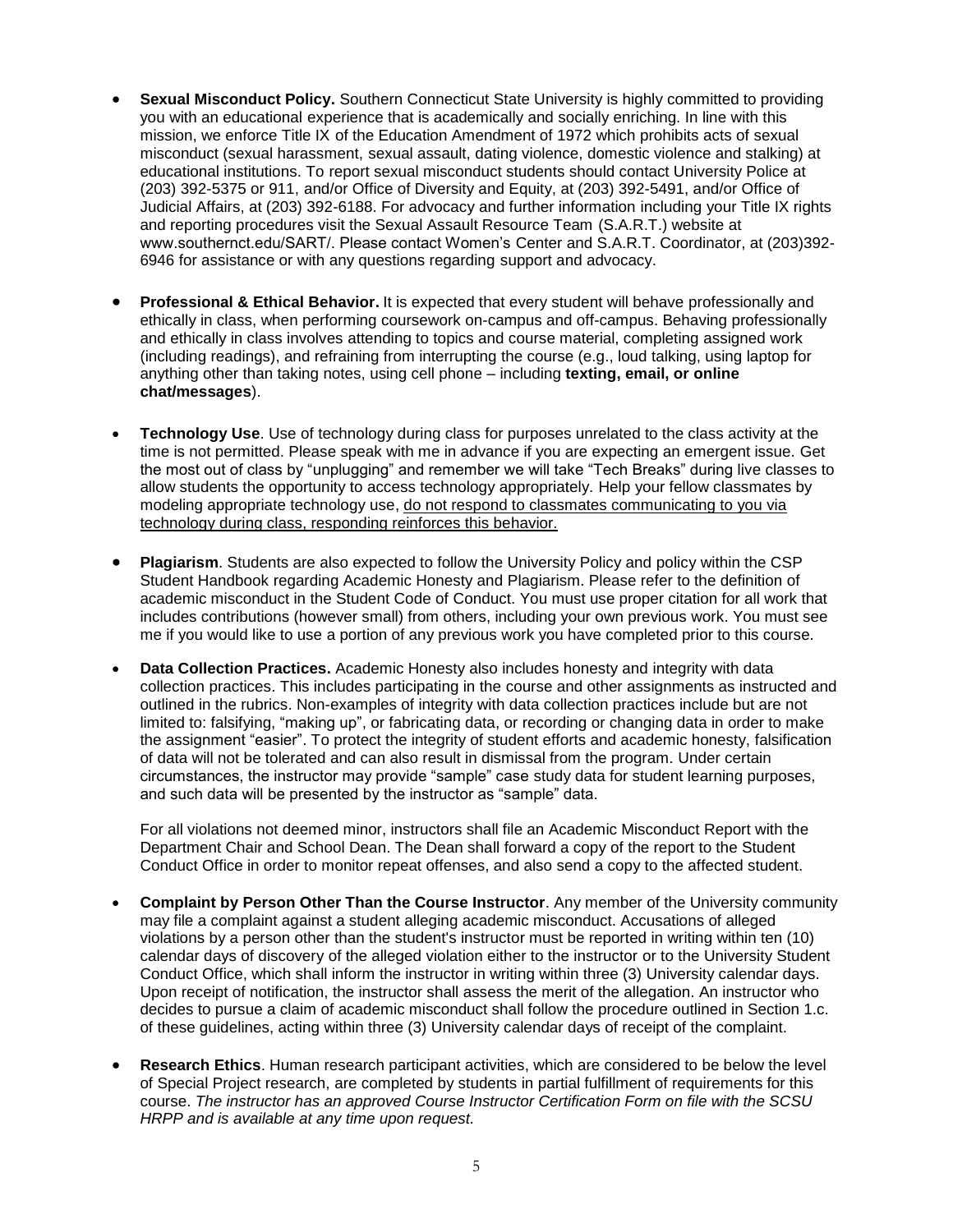### **Assignments & Course Expectations**

#### **Attendance and Participation (15%)**

This course begins the next stage of your training in assessment, the first step beyond introductory coursework. This is an exciting stage; you will experience a shift in your perspective as you are now producers of assessment data, not just informed consumers. Competency is developed over time and will necessitate consistent dedication of time and concentration outside of class in addition to attendance at every live class. Former students have described the intensity curve to be a right-skewed distribution, the work at the beginning can be very challenging and will require significant time, but this intensity reduces quickly toward the end of the semester as skill acquisition and fluency with assessment increase. It is strongly recommended that you immediately begin to explore all course materials and begin arranging practice test administrations. Students experiencing the most success attended every class, engaged with the instructor and other students every class, and consistently evaluated their progress each week.

• Attendance is graded based on points for a total of 15 points (awarded at the start of term). For every missed class, unless it is a University-excused absence or attendance at the NASP Conference, you lose 1 point. Note that more than two absences, even if excused, will mean missing 7 hours of class time. This may jeopardize matriculation to Assessment II.

#### **Psychological Assessment Assignments (85%)**

You will complete six (6) psychological assessment assignments. The assignments are designed to build competency in a staggered fashion over the entire course. These assignments are scaffolded such that you'll submit a full report for the final assignment, Assignment 6. Earlier assignments will not have all of the components that you'd expect in a full report, and you can find information on what will comprise each assignment in the descriptions and table in this section. Please note:

- You must complete ALL assignments (including ALL components of assignments) by their respective due date. You may not skip any components despite their apparent "weight" in points. **Skipped or missing components from any assignment will result in a final course grade of "Incomplete" until the assignment is revised or redone.**
- All protocols and reports are to be submitted in class in HARD COPY form on the date they are due or will be considered late.
	- Exception to submission format: The final report for Assignment 6 is expected to be submitted ELECTRONICALLY.
- Late assignments will have  $\frac{1}{4}$  point deduction per day.
- All assignments must be performed with appropriately-aged individuals AND signed informed consent must be stapled to the back of all protocol submissions.

**Protocols (2.5 points each)**: Each assignment will require administration of an instrument and scoring of the responses on testing booklets or worksheets called "protocols". Your accuracy of administration, scoring and inclusion of all information and notes on protocols earns points for each assignment. The point breakdown is as such: Your Own Administration & Scoring (2 points) + Your Review of Peer Administration & Scoring (0.5 point) = 2.5 points for each submission. See rubric on Blackboard.

Before submission for grading, your protocols are to be checked carefully first by you and then by a classmate, after which you should integrate their feedback or correct any errors found. The purpose of the peer review is not just to help your peer – you gain additional experience and practice without needing more volunteers. Prior students shared they connected often with each other outside of class to make these arrangements, whether through individual or group email, group chat/texts, etc. Gatherings before class, during class breaks, and following lab were also common.

**Psycho-educational Report Development – Written Components (40 points).** Written components will gradually become more detailed with each assignment to help you build accuracy and fluency with report writing. To ensure you have time to build your administration and scoring skills with the first two assignments, your first written components do not begin until Assignment 3. We will practice writing these components in class together at each stage and the format required will be expanded throughout the semester as your skills increase. Reports will be typed and SINGLE-spaced. Further guidelines for report writing will be discussed in class and are located in your texts. See rubric on Blackboard. All reports are required to be revised until approved by the instructor; revised reports are not considered late. To ensure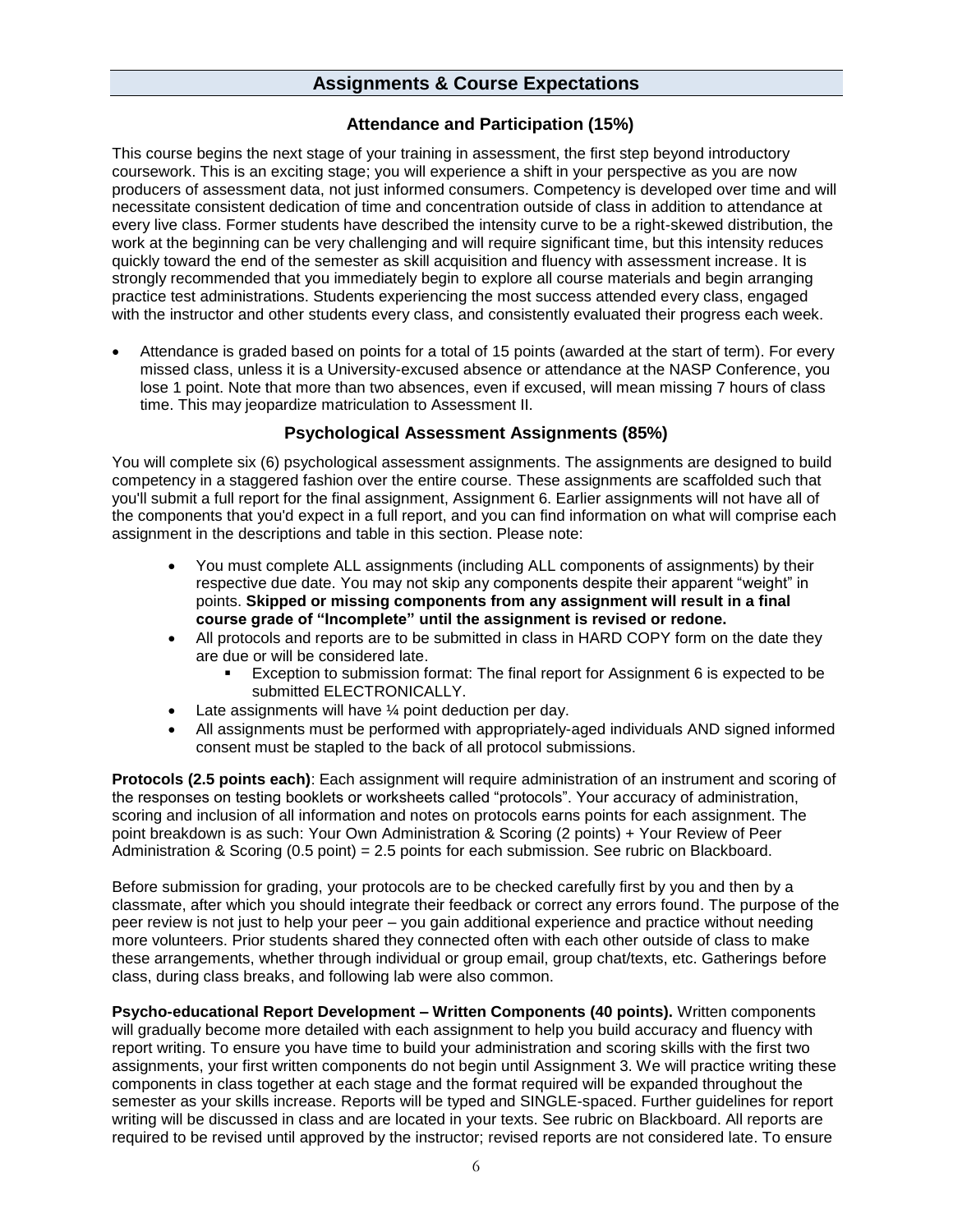appropriate skill development, you may NOT use ANY computerized report writing programs (e.g., WISC writer, WJ CompuScore Report Writer), use of such programs is considered a violation of the academic honesty policy.

**Assessment Video (15 points).** Each student will submit a video recording demonstrating their administration of all assigned WISC-V and/or WJ-IV ACH subtests. The video is your opportunity to selfevaluate, as well as demonstrate your skills thus far and your preparedness to move forward. Perfection is not an expectation for this assignment. While accuracy is important, at this stage in the course your ability to self-review, recognize errors, and provide knowledge of the correct action is significantly more valuable to your professional growth than submission of a perfect video. To help you rest assured of this expectation, the points which can be earned on this assignment are contingent upon recognizing and correcting any errors. See rubric on Blackboard.

**Oral Presentation (10 points).** Each student will present Assignment 6 orally to the class. This assignment will provide another method for students to demonstrate their assessment skills, as well as afford the opportunity to practice delivering assessment findings in a group format. This practice will help prepare you to share assessment results in school settings at Planning and Placement Team (PPT) meetings, parent meetings, etc. Opportunities to practice orally presenting findings will take place throughout the semester. See rubric on Blackboard.

**Instructor Support.** You can expect the faculty instructor's high accessibility both inside and outside of live classes. Questions are welcomed and you can contact me using Blackboard, email or phone. Please reach out to me as soon as you have a concern or a question, even if you are not sure, ask anyway! I am very open to student feedback and my goal is your success! I am readily available and, under most circumstances, respond to email within 24 hours. Sometimes I need more than 24 hours to respond. A delay in response is typically due to time needed to locate information pertaining to any questions you might have presented or time needed to arrange appointment options to connect with you. I offer my office hours for in-person appointments as well.

The graduate assistant listed for the course is also an available resource for you, and you can expect the same high level of access to this individual. They are also available via phone for added support and clarification. Essentially, you do not need to wait for the next live class for support, support is here at any time.

You can expect a supportive approach from the faculty instructor with positive and corrective feedback ratios founded in behavioral and instructional science. Each live class, you can expect in-person feedback and support for course assignments. Research supports progress monitoring, especially self-monitoring of progress, along with receiving timely feedback, which are linked to success in learning. Blackboard includes a section called "My Grades" that displays your progress in an on-going format. As soon as your assignment is graded via the rubric, typically within 3-7 days of the due date, those points will also appear on Blackboard along with written narrative feedback from the instructor when protocols are handed back in class. Every effort will be made to provide feedback within this timeframe, the instructor will inform students if a delay occurs.

By reviewing the table below, you can also calculate "What if" scenarios to determine your potential grade for assignments not yet submitted. You can also connect with me any time to discuss your progress. The table's columns outline each assignment and its respective points and source of those points. The progression and scaffolding is illustrated in the gray cells, which become more numerous as the assignments progress.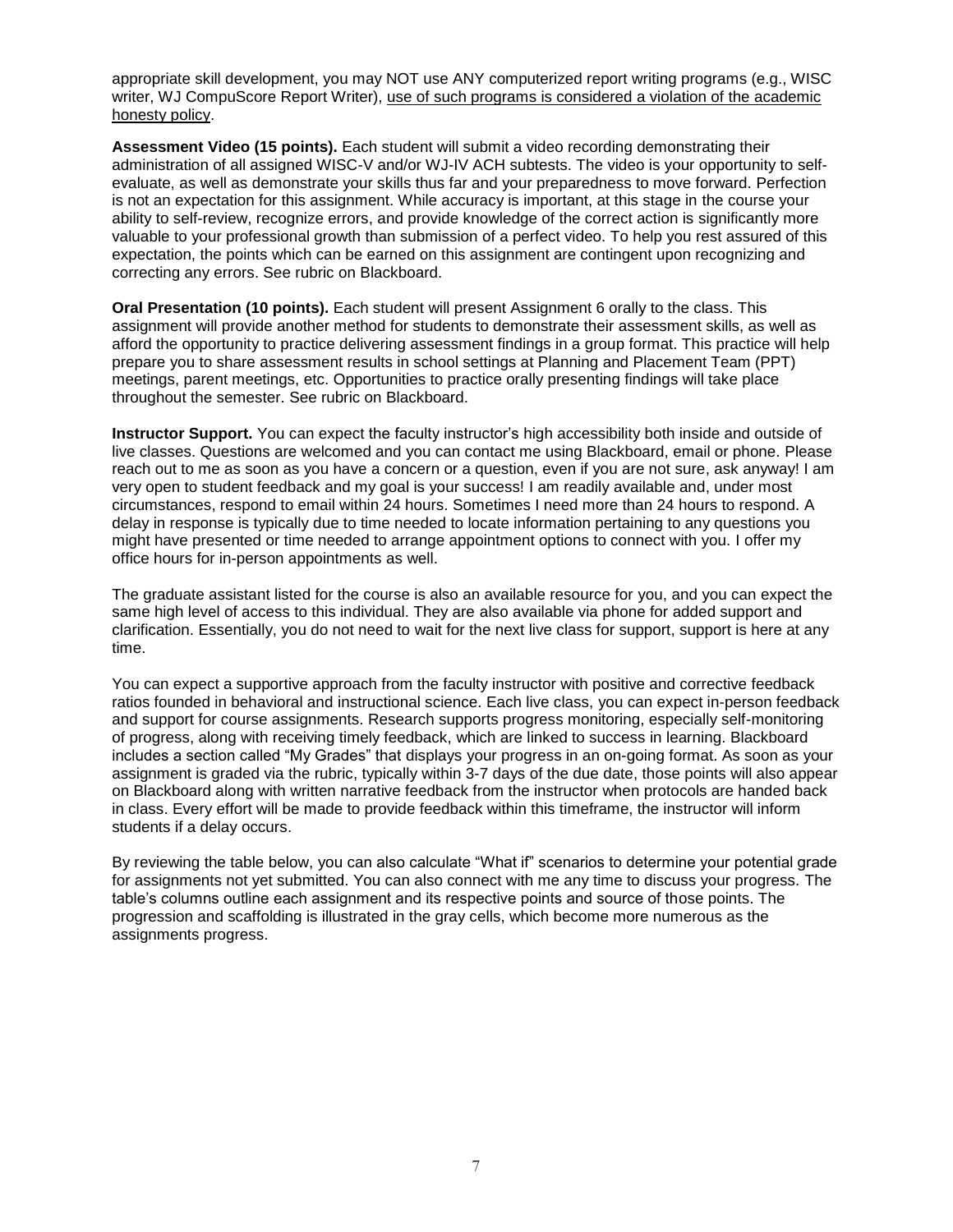|                                                                  | These cells are divided to<br>illustrate the points earned<br>for separate tasks. 2 points<br>Each of these six columns is composed of the<br>for admin. & scoring, 0.5<br>activities and other components for that<br>points for peer review<br>Assignment, including the points and source<br>of those points |                       |                |                |                       |                       |                       | The final column<br>represents the<br>point breakdown<br>for the total points<br>earned and the<br>sources of those<br>points across the<br>course for all<br>activities. |  |
|------------------------------------------------------------------|-----------------------------------------------------------------------------------------------------------------------------------------------------------------------------------------------------------------------------------------------------------------------------------------------------------------|-----------------------|----------------|----------------|-----------------------|-----------------------|-----------------------|---------------------------------------------------------------------------------------------------------------------------------------------------------------------------|--|
|                                                                  | <b>Assignment</b>                                                                                                                                                                                                                                                                                               | 1                     | $\mathbf 2$    | 3              | 4                     | 5                     | 6                     | <b>Total</b>                                                                                                                                                              |  |
|                                                                  | <b>Volunteer Suggestion</b>                                                                                                                                                                                                                                                                                     | #1                    | #2             |                | #3                    |                       | #4                    | <b>Points</b>                                                                                                                                                             |  |
|                                                                  | <b>Due Date</b>                                                                                                                                                                                                                                                                                                 | 2/13/                 | 3/6            | 3/20           | 3/27                  | 4/3                   | 4/24                  |                                                                                                                                                                           |  |
|                                                                  | <b>WISC-V-Partial Scored:</b><br><b>Summary &amp; Primary Analyses</b>                                                                                                                                                                                                                                          | $\overline{2}$<br>0.5 |                |                |                       |                       |                       | 2.5                                                                                                                                                                       |  |
|                                                                  |                                                                                                                                                                                                                                                                                                                 |                       | $\overline{2}$ | $\overline{2}$ |                       |                       | $\overline{2}$        |                                                                                                                                                                           |  |
|                                                                  | <b>WISC-V-Full Battery</b>                                                                                                                                                                                                                                                                                      |                       | 0.5            | 0.5            |                       |                       | 0.5                   | 7.5                                                                                                                                                                       |  |
| Protocols                                                        | <b>WJ-IV ACH -Form A</b>                                                                                                                                                                                                                                                                                        |                       |                |                |                       | 2 <sup>2</sup><br>0.5 | $\overline{2}$<br>0.5 | 5                                                                                                                                                                         |  |
|                                                                  | Beery VMI-VMI, VP, MC                                                                                                                                                                                                                                                                                           |                       |                |                | $\overline{2}$<br>0.5 |                       | $\overline{2}$<br>0.5 | 5                                                                                                                                                                         |  |
|                                                                  | <b>Video</b>                                                                                                                                                                                                                                                                                                    |                       | 15             |                |                       |                       |                       | 15                                                                                                                                                                        |  |
|                                                                  | <b>Background Section</b>                                                                                                                                                                                                                                                                                       |                       |                |                |                       | 2.5                   | 2.5                   | 5                                                                                                                                                                         |  |
|                                                                  | <b>Testing Observations +</b><br><b>Validity Statement</b>                                                                                                                                                                                                                                                      |                       |                | 2.5            | 2.5                   | 2.5                   | 2.5                   | 10                                                                                                                                                                        |  |
|                                                                  | <b>Results (Tables + Narratives)</b><br>(what findings are)                                                                                                                                                                                                                                                     |                       |                | 2.5            | 2.5                   | 2.5                   | 2.5                   | 10                                                                                                                                                                        |  |
| Written Reports                                                  | Interpretation<br>(what findings mean)                                                                                                                                                                                                                                                                          |                       |                |                |                       | 2.5                   | 7.5                   | 10                                                                                                                                                                        |  |
|                                                                  | Evidence-based<br><b>Recommendations</b>                                                                                                                                                                                                                                                                        |                       |                |                |                       |                       | 5                     | 5                                                                                                                                                                         |  |
|                                                                  | <b>Oral Presentation</b>                                                                                                                                                                                                                                                                                        |                       |                |                |                       |                       | 10                    | 10                                                                                                                                                                        |  |
| <b>All Live Classes</b><br><b>Attendance &amp; Participation</b> |                                                                                                                                                                                                                                                                                                                 |                       |                |                |                       | 15                    |                       |                                                                                                                                                                           |  |
|                                                                  |                                                                                                                                                                                                                                                                                                                 |                       |                |                |                       |                       | <b>Total Points</b>   | 100                                                                                                                                                                       |  |

| Letter Grade | <b>Total Points</b> |
|--------------|---------------------|
| A+           | 97-100              |
| A            | 93-96               |
| А-           | 90-92               |
| B+           | 87-89               |
| B            | 83-86               |
| B-           | 80-82               |
| C+           | 77-79               |
| C.           | 73-76               |
| $C -$        | 70-72               |
| D+           | 67-69               |
| D            | 63-66               |
| D-           | 60-62               |
| F            | $0 - 59$            |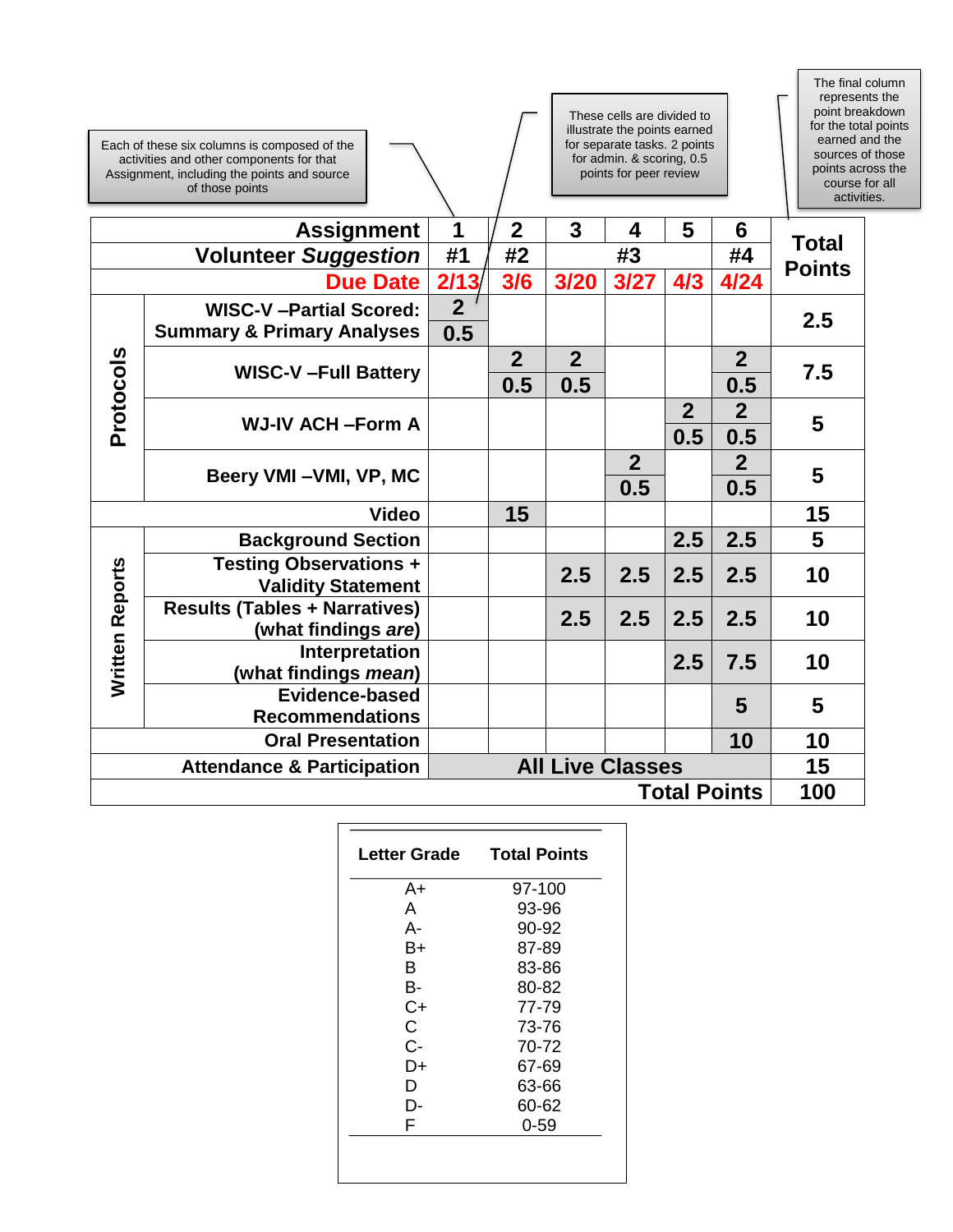# **Course Schedule**

**Items in Red Indicate Required Live Attendance, In-Class Submission and Activities**

| <b>Week</b>                                             | <b>NASP</b><br>Domain(s) | <b>Topics</b>                                                                                                                                                                                                       | <b>Readings</b>                                                     | <b>Assignment Due</b>          | <b>Submission</b>                                       |                                                |
|---------------------------------------------------------|--------------------------|---------------------------------------------------------------------------------------------------------------------------------------------------------------------------------------------------------------------|---------------------------------------------------------------------|--------------------------------|---------------------------------------------------------|------------------------------------------------|
| 1<br><b>LIVE</b>                                        | 2.1, 2.2,                | Syllabus & Course Overview;<br>Assessment: Purpose and<br>Process; Review of pre-<br>requisite course material                                                                                                      | <b>Review Pre-requisite</b>                                         | <b>Attend Class</b>            | In-Person<br>Wednesday 1/23 5:00-<br>7:30 <sub>pm</sub> |                                                |
| <b>CLASS</b><br>$1/23$                                  | 2.10                     | Lab: Common Test<br>Calculations: Chronological<br>Age, Raw Score Conversions                                                                                                                                       | <b>Course Material</b>                                              | <b>Check-Out WISC Kit</b>      | <b>In-Person</b><br>Wednesday 1/23 7:30-<br>8:30pm      |                                                |
| $\overline{c}$<br><b>LIVE</b><br><b>CLASS</b><br>$1/30$ | 2.1, 2.2,<br>2.8         | Assessment with Children;<br><b>Cognitive Assessment:</b><br>Introduction & Conceptual<br>Overview<br><b>Lab:</b> WISC Administration                                                                               | Sattler Ch. 1, 6 & 8;<br>Flanagan & Alfonso<br>Ch. 1                | <b>Attend Class</b>            | In-Person<br>Wednesday 1/30 5:00-<br>8:30pm             |                                                |
| 3<br><b>LIVE</b><br><b>CLASS</b><br>2/6                 | 2.1, 2.7,<br>2.8         | Assessment Methods &<br>Cultural Humility in<br>Assessment; Cognitive<br>Assessment: Understanding<br>the WISC<br>Lab: WISC Administration &<br>Scoring                                                             | Sattler Ch. 5<br>Flanagan & Alfonso<br>Ch. 2, 3, & 9<br>Weiss Ch. 2 | <b>Attend Class</b>            | In-Person<br>Wednesday 2/6 5:00-<br>8:30pm              |                                                |
| 4<br><b>LIVE</b>                                        | 2.1, 2.3,                | Cognitive Assessment: Data<br>Analysis & Interpretation                                                                                                                                                             | Sattler Ch. 4<br>Flanagan & Alfonso                                 | <b>Assignment #1</b>           | In-Person<br><b>Wednesday 2/13 by</b><br>5:00pm         |                                                |
| <b>CLASS</b><br>2/13                                    | 2.4, 2.8                 | Lab: WISC Scoring, Analysis<br>& Interpretation                                                                                                                                                                     | Ch. 4 & 5                                                           | <b>Attend Class</b>            | In-Person<br><b>Wednesday 2/13 5:00-</b><br>8:30pm      |                                                |
| 5<br><b>LIVE</b><br><b>CLASS</b><br>2/20                | 2.1, 2.3,<br>2.4, 2.8    | <b>Feedback on Assignment #1</b><br>Assessment in the Schools:<br>Process & Procedures:<br>Introduction to Report Writing:<br>Format & Organization<br>Lab: WISC Analysis &<br>Interpretation; Writing<br>Exercises | Sattler Ch. 2, 19<br>Flanagan & Alfonso<br>Ch. 5<br>Weiss Ch. 3     | <b>Attend Class</b>            | In-Person<br>Wednesday 2/20 5:00-<br>8:30pm             |                                                |
| 6                                                       | All                      | <b>NASP CONFERENCE WEEK!</b>                                                                                                                                                                                        |                                                                     | <b>Attend Conference</b>       |                                                         |                                                |
| 7                                                       |                          | Assessment of Achievement:                                                                                                                                                                                          |                                                                     | <b>Check-Out WJ-ACH</b><br>Kit | <b>Before Class</b><br>Wednesday 3/6 by<br>5:00pm       |                                                |
| <b>LIVE</b><br><b>CLASS</b>                             | 2.1, 2.8                 | Understanding the WJ-ACH<br>Lab: WJ-ACH Administration &                                                                                                                                                            | Mather & Wendling<br>Ch. 1                                          |                                | <b>Assignment #2</b>                                    | <b>In-Person</b><br>Wednesday 3/6 by<br>5:00pm |
| 3/6                                                     |                          | Scorina                                                                                                                                                                                                             |                                                                     | <b>Attend Class</b>            | In-Person<br>Wednesday 3/6 5:00-<br>8:30pm              |                                                |

8 **No Class:** SPRING BREAK ☺ Relax!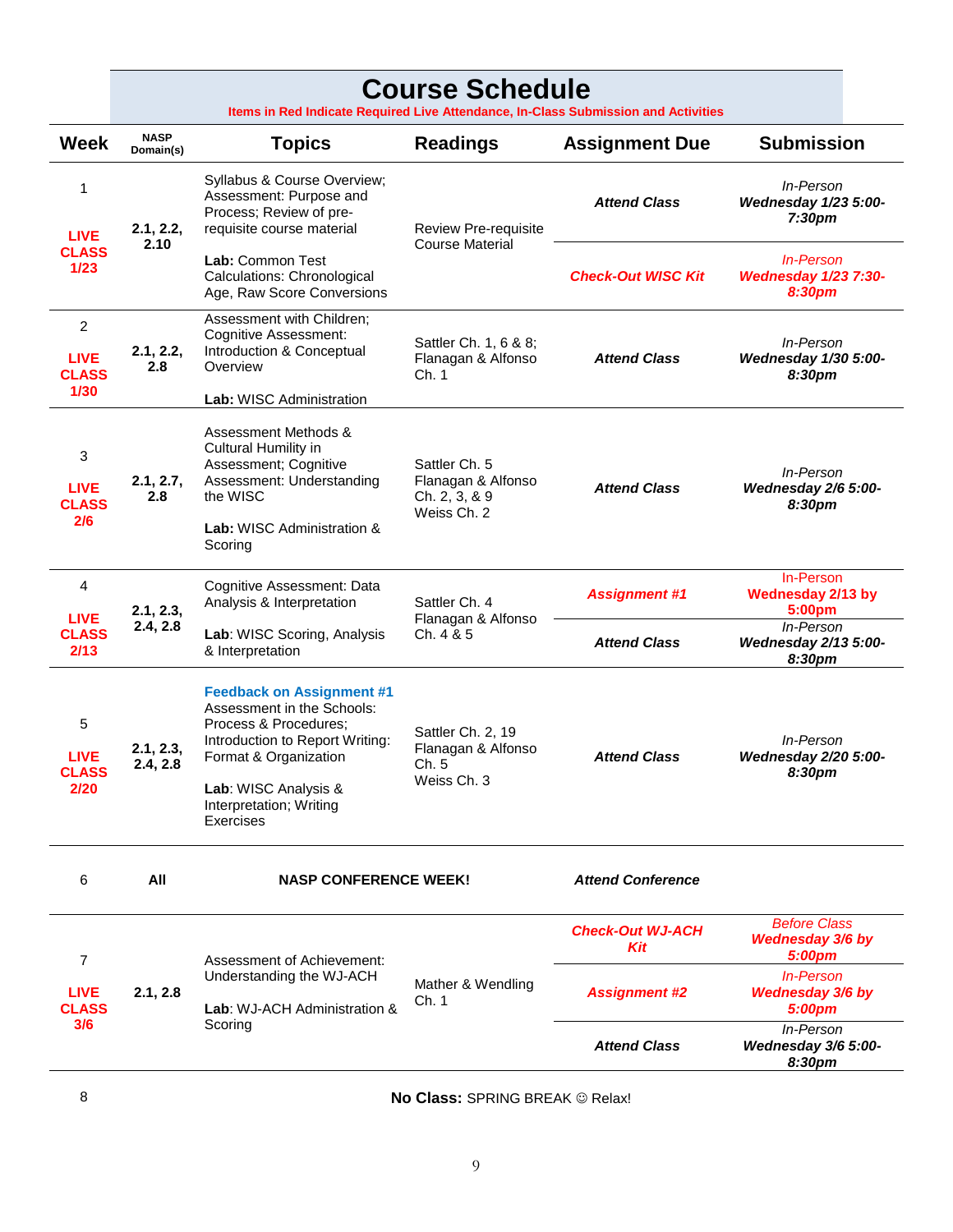|                                           | <b>Feedback on Assignment #2</b><br>Assessment in the<br>9<br>Schools/Special Education |                                                                                                                                                                          | <b>Check-Out Beery</b><br><b>Manual &amp; Protocols</b> | <b>Before Class</b><br>Wednesday 3/20 by<br>5:00pm                                                  |                                                             |
|-------------------------------------------|-----------------------------------------------------------------------------------------|--------------------------------------------------------------------------------------------------------------------------------------------------------------------------|---------------------------------------------------------|-----------------------------------------------------------------------------------------------------|-------------------------------------------------------------|
| <b>LIVE</b><br><b>CLASS</b><br>3/20       | 2.1, 2.8                                                                                | Part I: the PPT Process:<br>Assessment of Visual-Motor:<br>Understanding the Beery-VMI                                                                                   | Materials on<br><b>Blackboard</b>                       | <b>Assignment #3</b>                                                                                | In-Person<br>Wednesday 3/20 by<br>5:00pm                    |
|                                           |                                                                                         | Lab: Beery-VMI Administration<br>& Scoring                                                                                                                               |                                                         | <b>Attend Class</b>                                                                                 | In-Person<br>Wednesday 3/20 5:00-<br>8:30pm                 |
| 10                                        | 2.1, 2.3,                                                                               | Consultation, Collaboration,<br>and Communication with<br>Families, Schools, & Other<br>Professionals During the                                                         | Materials on                                            | <b>Assignment #4</b>                                                                                | <b>In-Person</b><br>Wednesday 3/27 by<br>5:00pm             |
| <b>LIVE</b><br><b>CLASS</b><br>3/27       | 2.4, 2.7,<br>2.8, 2.10                                                                  | <b>Assessment Process;</b><br>Integration of Findings Across<br>Methods                                                                                                  | Blackboard; Mather &<br>Wendling Ch. 4-6                | <b>Attend Class</b>                                                                                 | In-Person<br><b>Wednesday 3/27 5:00-</b>                    |
|                                           |                                                                                         | Lab: WJ-IV ACH:<br>Interpretation &<br>Recommendations                                                                                                                   |                                                         |                                                                                                     | 8:30pm                                                      |
| 11<br><b>LIVE</b>                         | 2.1, 2.8,                                                                               | <b>Feedback on Assignment #3</b><br>Ethical, Legal, & Professional<br><b>Issues in Assessment</b>                                                                        | Sattler Ch. 3                                           | <b>Assignment #5</b>                                                                                | <b>In-Person</b><br>Wednesday 4/3 by<br>5:00pm              |
| <b>CLASS</b><br>4/3                       | 2.10                                                                                    | Lab: Review of Instruments As<br>Needed                                                                                                                                  |                                                         | <b>Attend Class</b>                                                                                 | In-Person<br>Wednesday 4/3 5:00-<br>8:30pm                  |
| 12<br><b>LIVE</b><br><b>CLASS</b><br>4/10 | 2.1, 2.8                                                                                | <b>Feedback on Assignment #4</b><br><b>Cognitive Assessment</b><br>Advanced Interpretation: WISC<br>Analysis of Complementary &<br><b>Ancillary Profiles</b>             | Flanagan & Alfonso<br>Ch. 4, 5 & 7                      | <b>Attend Class;</b><br><b>Bring Completed</b><br><b>Protocols as Sample</b><br><b>Data for Lab</b> | In-Person<br>Wednesday 4/10 5:00-<br>8:30pm                 |
|                                           |                                                                                         | Lab: Graphing Basics                                                                                                                                                     |                                                         |                                                                                                     |                                                             |
| 13<br><b>LIVE</b><br><b>CLASS</b>         | 2.1, 2.2,<br>2.3, 2.4,<br>2.7, 2.8,                                                     | <b>Feedback on Assignment #5</b><br>"Psychology as Second<br>Language": Presenting<br><b>Evaluation Results to Families</b><br>& Schools with Accessibility &<br>Utility | NASP Materials on<br><b>Blackboard</b>                  | <b>Attend Class; Bring</b><br><b>Completed Protocols</b><br>as Sample Data for                      | In-Person<br><b>Wednesday 4/17 5:00-</b><br>8:30pm          |
| 4/17                                      | 2.10                                                                                    | Lab: Constructing Visual<br>Supports & Presentation<br>Materials; Practice Oral<br>Presentations                                                                         |                                                         | Lab                                                                                                 |                                                             |
| 14<br><b>LIVE</b>                         | 2.1, 2.2,<br>2.3, 2.4,                                                                  |                                                                                                                                                                          | * Prepare for 3rd<br><b>Annual Assessment</b>           | <b>Assignment #6</b>                                                                                | <b>In-Person &amp; Email</b><br>Wednesday 4/24 by<br>5:00pm |
| <b>CLASS</b><br>4/24                      | 2.7, 2.8,<br>2.10                                                                       | All Prior Topics                                                                                                                                                         | Bowl *                                                  | <b>Attend Class Event</b>                                                                           | In-Person<br><b>Wednesday 4/24 5:00-</b><br>8:30pm          |
| 15                                        | 2.1, 2.2,                                                                               | Assessment in the<br>Schools/Special Education<br>Part II: IEPs & Disabilities                                                                                           | Materials on                                            | <b>Attend Class;</b>                                                                                | <i>In-Person</i>                                            |
| <b>LIVE</b><br><b>CLASS</b><br>5/1        | 2.3, 2.4,<br>2.7, 2.8                                                                   | Lab: Translating Findings to<br>the IEP; How to be an<br><b>Effective Audience Member</b><br>During Oral Presentations                                                   | Blackboard;<br>Flanagan & Alfonso<br>Ch. 7              | <b>Bring Completed</b><br><b>Protocols as Sample</b><br><b>Data for Lab</b>                         | Wednesday 5/1 5:00-<br>8:30pm                               |
| 16                                        | 2.1, 2.2,<br>2.3, 2.4,                                                                  | Review of All Prior Topics;<br><b>Oral Presentations</b>                                                                                                                 |                                                         | <b>Oral Presentations</b><br>Group 1                                                                | In Person<br><b>Wednesday 5/8 in Class</b>                  |